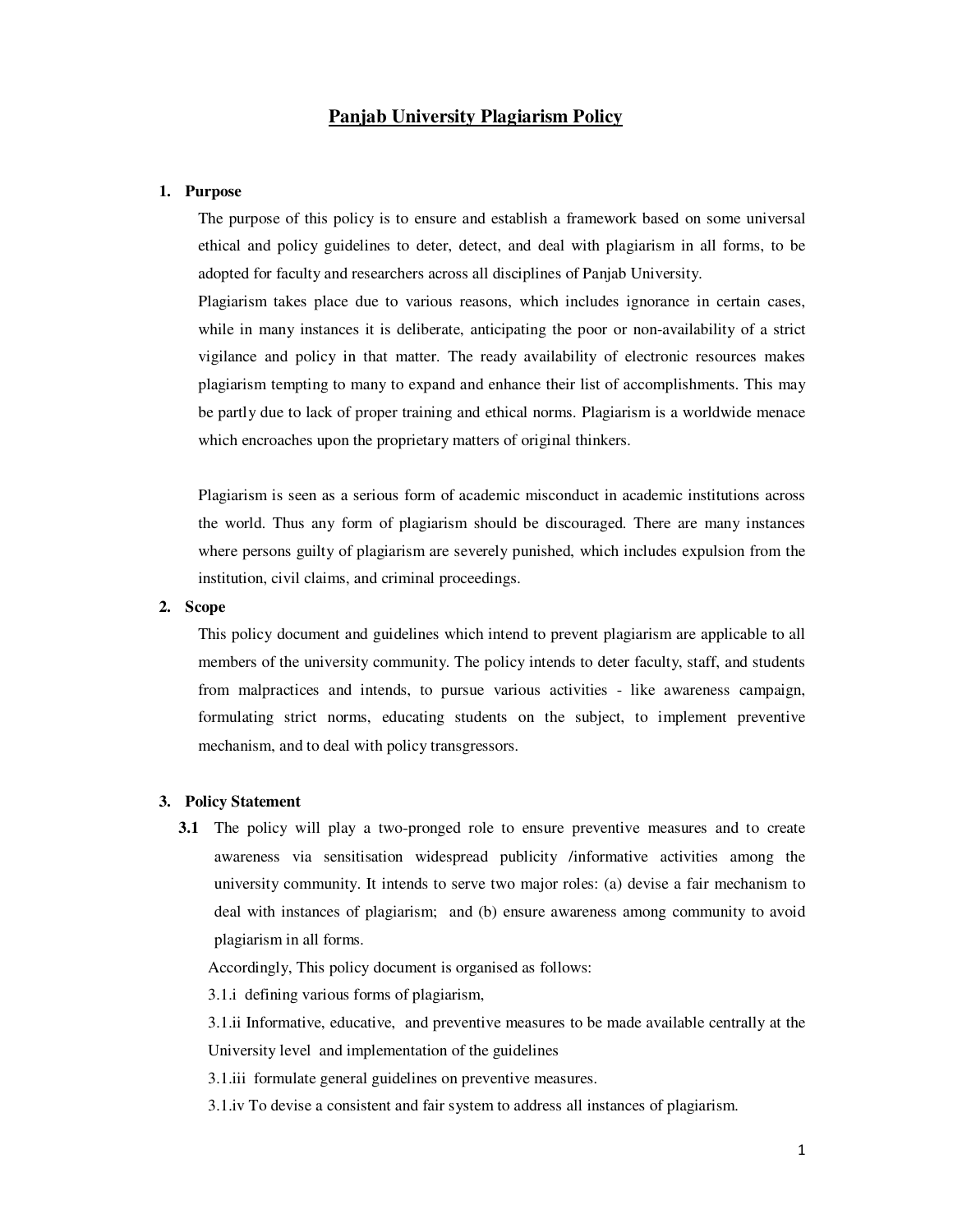3.1.v To devise a system to keep all records of plagiarism and place them in the public domain

3.1.vi To create a dedicated staff unit with proper training to detect plagiarism.

The current policy would address all instances of plagiarism emanating knowingly or unknowingly from staff members and students. All instances will be treated as deliberate until and unless proven otherwise and will be subject to punitive actions. Accordingly, the policy mandates all staff members to provide guidance to students on how to avoid plagiarism by instructing on proper referencing. Similarly, students also need to act with academic integrity and responsibility for the presentation and production of their academic work. Policy states that plagiarism is a form of academic misconduct for which a faculty/student will be subject to the university's disciplinary code of conduct and punitive actions.

### **4. Definition of Plagiarism**

Very simply, plagiarism is a form of academic misconduct. Plagiarism involves taking credit for someone else's work by claiming it as one's own. The misconduct may involve copying and borrowing someone else's original ideas, but the seriousness of the offence is not fully represented when one uses the terms 'copy' and 'borrow'. Plagiarism is an act of fraud committed knowingly or unknowingly by stealing someone else's work, idea (both scientific and literary work) and/or published materials. The act of plagiarism can be manifested in the form of publishing someone else's work, audio and video broadcasting, or circulation of copied words and images, ideas and opinions, discoveries, artwork and music, recordings or computer generated work (like circuitry, software or computer programs, websites-internet content).

# **4.2 Types of Plagiarism**:

Plagiarism can be categorised under two major types: (a) The act of copying or borrowing where sources are not cited or with partial citation and (b) The act of copying or borrowing where sources are cited, but the facts deliberately misrepresenting. Accordingly, plagiarism is not only limited to copying someone else's work completely, or in part, but also tweaking of a portion or portions from several sources so as to make it read as original work. In some instances, copying from one's own work can be an act of plagiarism, if the published material is copyright protected and was previously transferred to a publication house.

Under this policy, if any act of plagiarism is found in the form of certain elements the University authority will ensure that the author/s or person/s intended this as a disguise for obvious reason of infringing upon someone else's work. University will consider all such acts for disciplinary hearing and take appropriate actions irrespective of whether act was a lack of intent or deliberate on the part of the guilty person/s.

#### **4.3 Disciplinary code and definition of misconduct**:

A person shall be guilty of misconduct, if: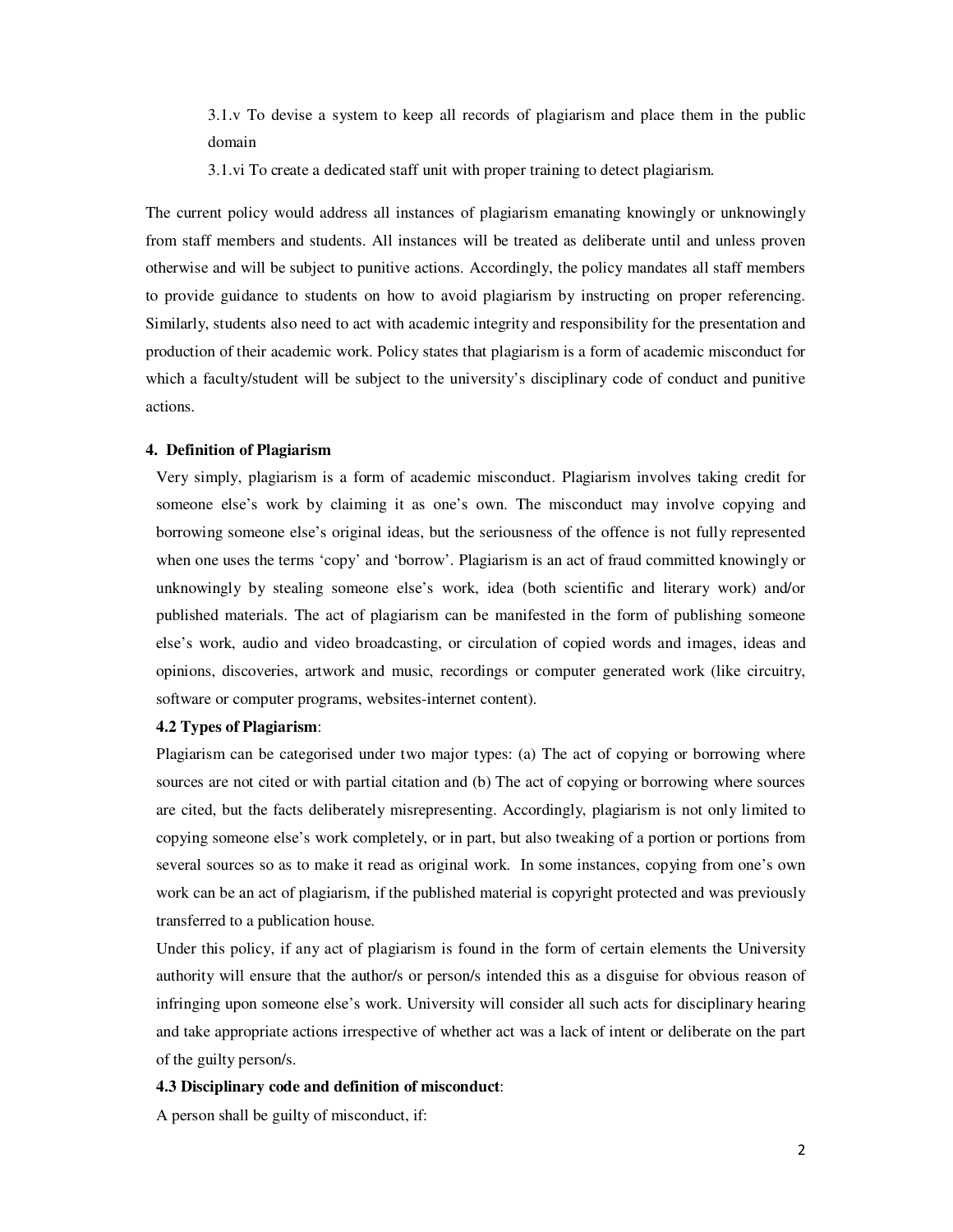- (a) He/she infringes upon a person's copyright or any other intellectual property right such as a patented product, including but not limited to the act of plagiarism,
- (b) He/she plagiarises by claiming or implying as author/inventor/discoverer of someone else's work as his/her own. Such an act may be manifested in any of the following forms:

Copying from someone else's written or creative work (in the form of words, images, ideas, opinions, graphics, discoveries, invention, artwork, music, recordings, photographs, software, computer programs. Incorporation of such contents in whole or in part without proper acknowledgement and citation will be considered as acts of plagiarism. Such act is prejudicial or potentially prejudicial to the university's reputation and liable for disciplinary action for breach of university's policy on ethical conduct.

### **4.4 Guidelines on Do's**:

∗Only one's original work to be submitted,

∗Precise and accurate citation of others' work,

- ∗Any downloaded information from internet to be appropriately created/referenced,
- ∗Submitted material should not contain any artwork, pictures, and graphics from someone else's work and such materials should be authentic with no use of others' electronic storage media.

# **4.5 Guidelines on Don'ts:**

The following must be avoided unless source of material/information is credited appropriately:

- ∗Direct or indirect copying,
- ∗Any act of translation without proper accreditation ,
- ∗Paraphrasing others' work,
- ∗Tweaking and piecing together work of others,
- ∗Resubmission of one's own or someone else's work,
- ∗Claim of a collaborative work without consent from the concerned collaborator(s) (includes unauthorized collaboration and claiming a collaborative work as an independent one or viceversa),
- ∗Ghost writing i.e. writing a document(s) on someone's behalf.
- **5.** Preventive steps: Informative and Educative activities

University will strive to avoid instances of academic misconduct by ensuring/having / prescribing, informative and educative programs at various stages in the form of course module and extensive awareness and sensitization activities.

Few of the preventive mechanisms are given below:

- **5.1** Declaration of originality to be submitted along with each and every assignment, i.e. All relevant submissions must be accompanied by a document signed by the candidate mentioning that the submitted document is original (and authentic).
- **5.2** Special course module on plagiarism in academic writing.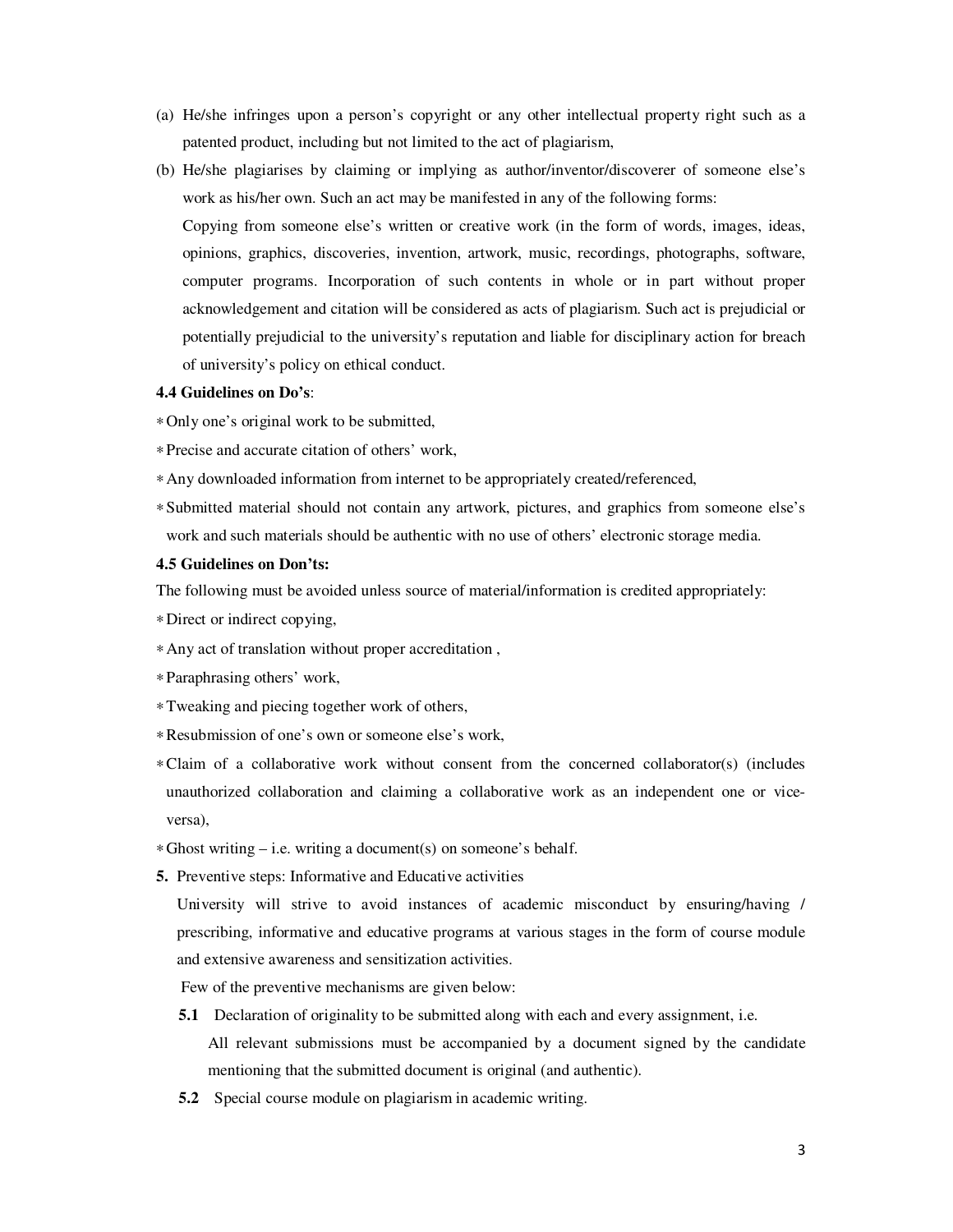- **5.3** Study guides with explicit mention of anti-plagiarism initiatives
- **5.4** Awareness campaigns
- **5.5** Check list with anti-plagiarism briefings
- **5.6** Mandatory submission of electronic file for plagiarism check
- **5.7** Mandatory deposition of submitted material in the electronic library for future check and universal availability of such library
- **5.8** Plagiarism detection software
- **5.9** Fact sheet Registration of each and every act of plagiarism and make available such information to all.

**6.** Penalties based on level of offence – University to constitute a Research Ethics Committee separately for each Faculty, as and when need arises under the chairmanship of Dean Research comprising of 2 senior faculty members of the concerned faculty + 1 Dean of the concerned Faculty + 1 Vice Chancellor's nominee to decide on any issue of plagiarism. In case the complaint is against a student / research scholar one student representative should also be associated.

The committee based on their findings can recommend any of the following or make a report on their own.

- a) Written warning level -1 minor / inadvertent
- b) Intimating to higher authorities for withholding fellowship/grant level -2
- c) Rustication/expulsion decision to be ratified at University level. Level -3

These findings and recommendations should be ratified by University authorities.

- **7.** In order to create awareness a sustained campaign for anti-plagiarism should be conducted by all concerned, such as
	- a)Introducing compulsory course module to be formulated for students
	- b) University website will create pop-up warnings to create awareness and avoid plagiarism
	- c) Dean Research office / Research Promotion cell in collaboration with library services or any other interested division, should conduct any informative course /talk on monthly basis as awareness campaign
	- d) Publicizing the availability of anti-plagairism software with Library and Departments.
	- e) Making it mandatory for submission plagiarism check certificate for dissertations/theses etc